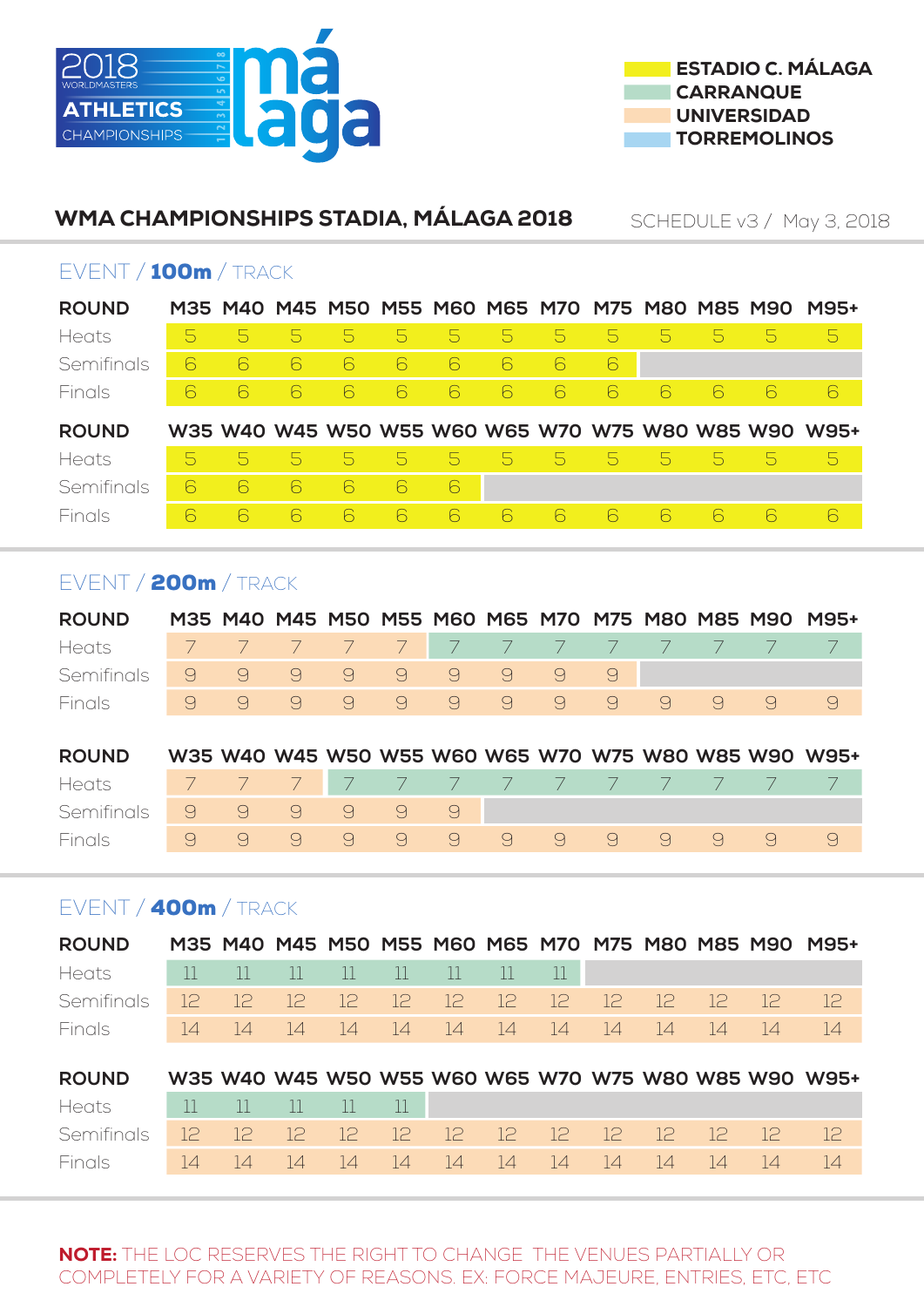



#### WMA CHAMPIONSHIPS STADIA, MÁLAGA 2018 SCHEDULE v3 / May 3, 2018

#### EVENT / 800m / TRACK

| <b>ROUND</b>  |    |                  |                             |                  |              |          |          |                   |                  | M35 M40 M45 M50 M55 M60 M65 M70 M75 M80 M85 M90 |                   |    | <b>M95+</b>                                          |
|---------------|----|------------------|-----------------------------|------------------|--------------|----------|----------|-------------------|------------------|-------------------------------------------------|-------------------|----|------------------------------------------------------|
| Heats         | 9  | 9                | 9                           | 9                | 9            | 9        | 9        | 9                 |                  |                                                 |                   |    |                                                      |
| Semifinals    | 10 | $10^{-}$         | $\overline{\phantom{a}}$ () | 10               | 10           | $10^{-}$ | 10       | $\overline{1}$ () | $\overline{1}$ ( | 10                                              | $\overline{1}$ () | 10 | 10                                                   |
| Finals        | Ш  | $\mathbf{H}$     |                             | $\Box$           | $\mathbf{H}$ | 11       | $\Box$   | $\Box$            |                  |                                                 |                   |    |                                                      |
| <b>ROUND</b>  |    |                  |                             |                  |              |          |          |                   |                  |                                                 |                   |    | W35 W40 W45 W50 W55 W60 W65 W70 W75 W80 W85 W90 W95+ |
|               |    |                  |                             |                  |              |          |          |                   |                  |                                                 |                   |    |                                                      |
| Semifinals    | 10 | $\overline{1}$ ( | 10                          | $\overline{1}$ ( | $1\Omega$    | 10       | $10^{-}$ | $1\Omega$         | $1\cap$          | $1\Omega$                                       | $\vert \vert$ ( ) | 10 | 10 <sup>°</sup>                                      |
| <b>Finals</b> |    |                  |                             |                  |              |          |          |                   |                  |                                                 |                   |    |                                                      |

# EVENT / 1.500m / TRACK

| <b>ROUND</b>  |             |  |                         |  |  |       |      |          | M35 M40 M45 M50 M55 M60 M65 M70 M75 M80 M85 M90 M95+ |
|---------------|-------------|--|-------------------------|--|--|-------|------|----------|------------------------------------------------------|
| Heats         | <b>TISP</b> |  | 15 15 15 15 15 15 15    |  |  | 457   |      |          |                                                      |
| <b>Finals</b> |             |  | 16 16 16 16 16 16 16 16 |  |  | $-16$ | - 16 | -16 - 16 | 16                                                   |
|               |             |  |                         |  |  |       |      |          |                                                      |
|               |             |  |                         |  |  |       |      |          |                                                      |
| <b>ROUND</b>  |             |  |                         |  |  |       |      |          | W35 W40 W45 W50 W55 W60 W65 W70 W75 W80 W85 W90 W95+ |
| Heats         | - 15.       |  | - 15 15 15 15 15 15     |  |  |       |      |          |                                                      |

# EVENT / 5.000m / TRACK

| <b>ROUND</b>                                  |  |  |  |  |  |  | M35 M40 M45 M50 M55 M60 M65 M70 M75 M80 M85 M90 M95+ |
|-----------------------------------------------|--|--|--|--|--|--|------------------------------------------------------|
| Finals 12 12 12 12 12 12 12 12 12 12 12 12 12 |  |  |  |  |  |  |                                                      |
|                                               |  |  |  |  |  |  |                                                      |
| <b>ROUND</b>                                  |  |  |  |  |  |  | W35 W40 W45 W50 W55 W60 W65 W70 W75 W80 W85 W90 W95+ |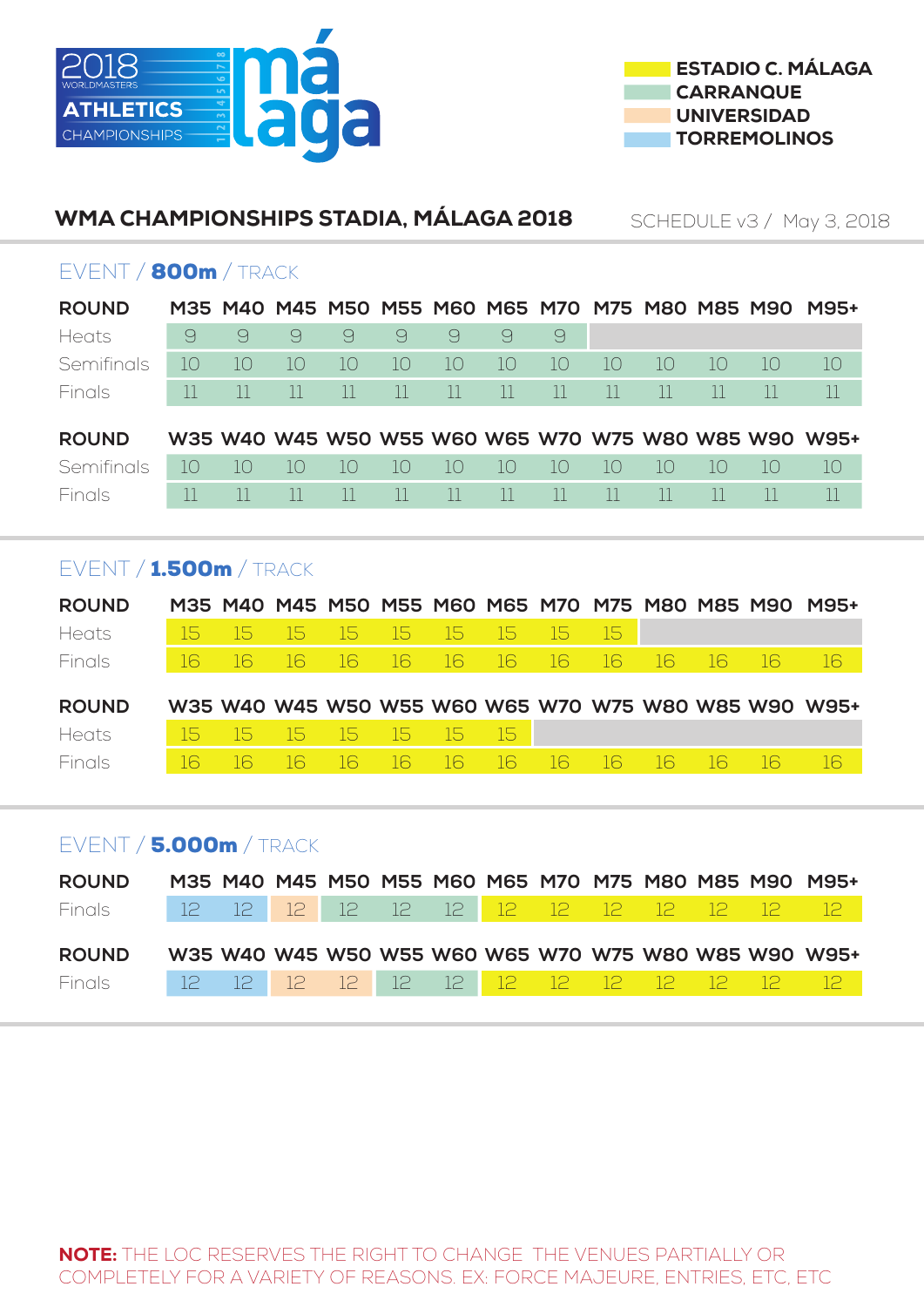



# WMA CHAMPIONSHIPS STADIA, MÁLAGA 2018

SCHEDULE v3 / May 3, 2018

# EVENT / SHORT HURDLES / TRACK

| <b>ROUND</b> |                 |      |        |     |        |                 |     |     |        |        |                 |     | M35 M40 M45 M50 M55 M60 M65 M70 M75 M80 M85 M90 M95+ |
|--------------|-----------------|------|--------|-----|--------|-----------------|-----|-----|--------|--------|-----------------|-----|------------------------------------------------------|
| Heats        | $\overline{14}$ | 4    | $\Box$ | 14  | $\Box$ | 14              | -14 | -14 | $\Box$ | 4      | 4               | 4   | 14                                                   |
| Semifinals   | -15             | 15   | -15    | -15 | -15    | -15             |     |     |        |        |                 |     |                                                      |
| Finals       | -15             | -15. | -15    | 15  | -15    | 15              | 15  | -15 | -15    | 15     | -15             | -15 | -15                                                  |
| <b>ROUND</b> |                 |      |        |     |        |                 |     |     |        |        |                 |     | W35 W40 W45 W50 W55 W60 W65 W70 W75 W80 W85 W90 W95+ |
| Heats        | $\Box$          | 4    | $\Box$ | 14  | -14    | $\overline{14}$ | 14  | -14 | -14    | $\Box$ | $\overline{14}$ | 4   | 14                                                   |
| Finals       | -15             | 15.  | -15    | 15. | 15     | -15             | -15 | -15 | 15     | -15    | 15              | ר   | 15                                                   |

# EVENT / LONG HURDLES / TRACK

| <b>ROUND</b> |   |                |                          |                |                |      |                |   |            | M35 M40 M45 M50 M55 M60 M65 M70 M75 M80 M85 M90 |    |   | <b>M95+</b>                                          |
|--------------|---|----------------|--------------------------|----------------|----------------|------|----------------|---|------------|-------------------------------------------------|----|---|------------------------------------------------------|
| Heats        | 5 | $\overline{D}$ | 5.                       | 5              | 5              | $-5$ | 5              | 5 | 5.         | $\overline{D}$                                  | 5. | 5 | 5                                                    |
| Semifinals   | 6 | 6              | 6                        | 6              | 6              | 6    | 6              |   |            |                                                 |    |   |                                                      |
| Finals       |   |                | $\overline{\phantom{a}}$ | $\overline{7}$ | 7 <sup>1</sup> |      | $\overline{7}$ | 7 | $\sqrt{2}$ | $\sqrt{2}$                                      |    |   |                                                      |
| <b>ROUND</b> |   |                |                          |                |                |      |                |   |            |                                                 |    |   | W35 W40 W45 W50 W55 W60 W65 W70 W75 W80 W85 W90 W95+ |
| Heats        | 6 | 6              | 6                        | 6              | 6              | 6    | 6              | 6 | 6          | 6                                               | -6 | 6 | 6                                                    |
| Finals       |   |                |                          |                |                |      |                |   |            |                                                 |    |   |                                                      |

# EVENT / STEEPLECHASE / TRACK

| <b>ROUND</b> |  |  |  |  |  |  | M35 M40 M45 M50 M55 M60 M65 M70 M75 M80 M85 M90 M95+ |
|--------------|--|--|--|--|--|--|------------------------------------------------------|
| Finals       |  |  |  |  |  |  | 77777777777777                                       |
| <b>ROUND</b> |  |  |  |  |  |  | W35 W40 W45 W50 W55 W60 W65 W70 W75 W80 W85 W90 W95+ |
| Finals       |  |  |  |  |  |  | 77777777777777                                       |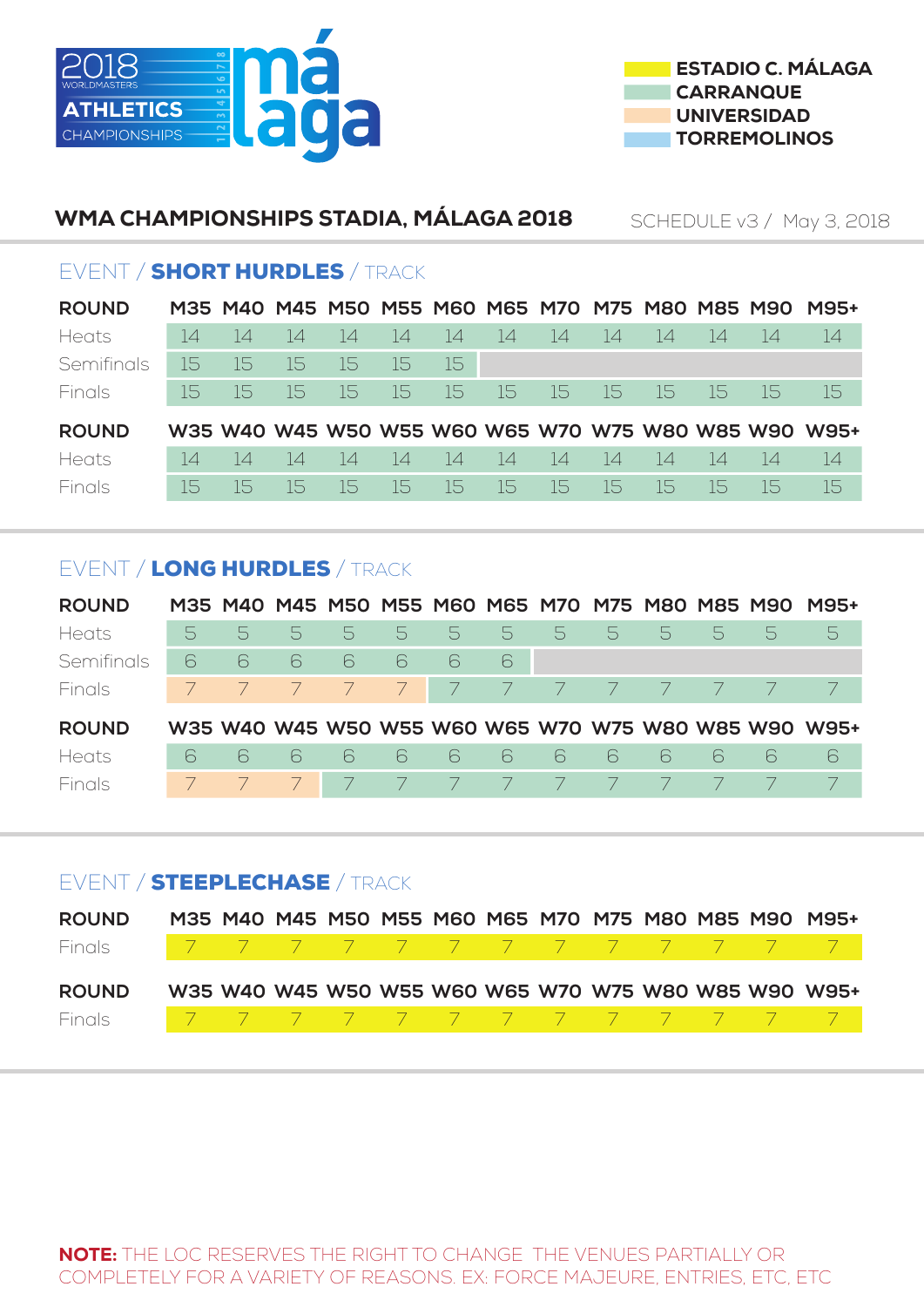



| WMA CHAMPIONSHIPS STADIA, MÁLAGA 2018                                                |                                                                                                                                                                                                                      |    |    |                                                 |    |                 |                |                |                |                |                |                | SCHEDULE v3 / May 3, 2018                            |  |  |
|--------------------------------------------------------------------------------------|----------------------------------------------------------------------------------------------------------------------------------------------------------------------------------------------------------------------|----|----|-------------------------------------------------|----|-----------------|----------------|----------------|----------------|----------------|----------------|----------------|------------------------------------------------------|--|--|
| EVENT / 4x100 / TRACK                                                                |                                                                                                                                                                                                                      |    |    |                                                 |    |                 |                |                |                |                |                |                |                                                      |  |  |
| <b>ROUND</b>                                                                         | M35 M40 M45 M50 M55 M60 M65 M70 M75 M80 M85 M90 M95+<br>16<br>16<br>16<br>16<br>16<br>16<br>16<br>16<br>16<br>16<br>16<br>16<br>16<br>Finals<br>W35 W40 W45 W50 W55 W60 W65 W70 W75 W80 W85 W90 W95+<br><b>ROUND</b> |    |    |                                                 |    |                 |                |                |                |                |                |                |                                                      |  |  |
| 16<br>16<br>16<br>16<br>16<br>16<br>16<br>16<br>16<br>Finals<br>16<br>16<br>16<br>16 |                                                                                                                                                                                                                      |    |    |                                                 |    |                 |                |                |                |                |                |                |                                                      |  |  |
| EVENT / 4x400 / TRACK                                                                |                                                                                                                                                                                                                      |    |    |                                                 |    |                 |                |                |                |                |                |                |                                                      |  |  |
|                                                                                      |                                                                                                                                                                                                                      |    |    |                                                 |    |                 |                |                |                |                |                |                |                                                      |  |  |
|                                                                                      |                                                                                                                                                                                                                      |    |    |                                                 |    |                 |                |                |                |                |                |                |                                                      |  |  |
|                                                                                      |                                                                                                                                                                                                                      |    |    |                                                 |    |                 |                |                |                |                |                |                |                                                      |  |  |
| <b>ROUND</b>                                                                         |                                                                                                                                                                                                                      |    |    | M35 M40 M45 M50 M55 M60 M65 M70 M75 M80 M85 M90 |    |                 |                |                |                |                |                |                | M95+                                                 |  |  |
| Finals                                                                               | 16                                                                                                                                                                                                                   | 16 | 16 | 16                                              | 16 | 16              | 16             | 16             | 16             | 16             | 16             | 16             | 16                                                   |  |  |
| <b>ROUND</b>                                                                         |                                                                                                                                                                                                                      |    |    |                                                 |    |                 |                |                |                |                |                |                | W35 W40 W45 W50 W55 W60 W65 W70 W75 W80 W85 W90 W95+ |  |  |
| Finals                                                                               | 16                                                                                                                                                                                                                   | 16 | 16 | 16                                              | 16 | 16              | 16             | 16             | 16             | 16             | 16             | 16             | 16                                                   |  |  |
|                                                                                      |                                                                                                                                                                                                                      |    |    |                                                 |    |                 |                |                |                |                |                |                |                                                      |  |  |
| EVENT / 5.000m WALK / TRACK                                                          |                                                                                                                                                                                                                      |    |    |                                                 |    |                 |                |                |                |                |                |                |                                                      |  |  |
| <b>ROUND</b>                                                                         |                                                                                                                                                                                                                      |    |    |                                                 |    |                 |                |                |                |                |                |                | M35 M40 M45 M50 M55 M60 M65 M70 M75 M80 M85 M90 M95+ |  |  |
| Finals                                                                               | 6                                                                                                                                                                                                                    | 6  | 6  | 6                                               | 6  | 5               | $\overline{4}$ | $\overline{4}$ | $\overline{4}$ | $\overline{4}$ | $\overline{4}$ | $\overline{4}$ | $\overline{4}$                                       |  |  |
| <b>ROUND</b>                                                                         |                                                                                                                                                                                                                      |    |    |                                                 |    |                 |                |                |                |                |                |                | W35 W40 W45 W50 W55 W60 W65 W70 W75 W80 W85 W90 W95+ |  |  |
| Finals                                                                               | 5                                                                                                                                                                                                                    | 5  | 5  | 5                                               | 5  | $\overline{4}$  | $\overline{4}$ | $\overline{4}$ | $\overline{4}$ | $\overline{4}$ | $\overline{4}$ | $\overline{4}$ | $\overline{4}$                                       |  |  |
|                                                                                      |                                                                                                                                                                                                                      |    |    |                                                 |    |                 |                |                |                |                |                |                |                                                      |  |  |
| EVENT / HIGH JUMP                                                                    |                                                                                                                                                                                                                      |    |    |                                                 |    |                 |                |                |                |                |                |                |                                                      |  |  |
| <b>ROUND</b>                                                                         |                                                                                                                                                                                                                      |    |    |                                                 |    |                 |                |                |                |                |                |                | M35 M40 M45 M50 M55 M60 M65 M70 M75 M80 M85 M90 M95+ |  |  |
| Finals                                                                               | $\Theta$                                                                                                                                                                                                             | 10 | 10 | 10                                              | 10 | $\Theta$        | 9              | $\Theta$       | 9              | 9              | 9              | $\Theta$       | 9                                                    |  |  |
| <b>ROUND</b>                                                                         |                                                                                                                                                                                                                      |    |    |                                                 |    |                 |                |                |                |                |                |                | W35 W40 W45 W50 W55 W60 W65 W70 W75 W80 W85 W90 W95+ |  |  |
| Finals                                                                               | 10                                                                                                                                                                                                                   | 10 | 10 | 10                                              | 10 | 10 <sup>°</sup> | 10             | 10             | 10             | 10             | 10             | 10             | 10 <sup>°</sup>                                      |  |  |
|                                                                                      |                                                                                                                                                                                                                      |    |    |                                                 |    |                 |                |                |                |                |                |                |                                                      |  |  |
| EVENT / POLE VAULT                                                                   |                                                                                                                                                                                                                      |    |    |                                                 |    |                 |                |                |                |                |                |                |                                                      |  |  |
| <b>ROUND</b>                                                                         |                                                                                                                                                                                                                      |    |    | 77                                              |    |                 |                |                |                |                |                |                | M35 M40 M45 M50 M55 M60 M65 M70 M75 M80 M85 M90 M95+ |  |  |

| Finals        |  |  |  |  | 11 12 12 11 12 12 12                              |  |                                                      |
|---------------|--|--|--|--|---------------------------------------------------|--|------------------------------------------------------|
| <b>ROUND</b>  |  |  |  |  |                                                   |  | W35 W40 W45 W50 W55 W60 W65 W70 W75 W80 W85 W90 W95+ |
| <b>Finals</b> |  |  |  |  | 12 12 12 1 <mark>3 9</mark> 9 12 12 12 12 12 12 1 |  |                                                      |

NOTE: THE LOC RESERVES THE RIGHT TO CHANGE THE VENUES PARTIALLY OR COMPLETELY FOR A VARIETY OF REASONS. EX: FORCE MAJEURE, ENTRIES, ETC, ETC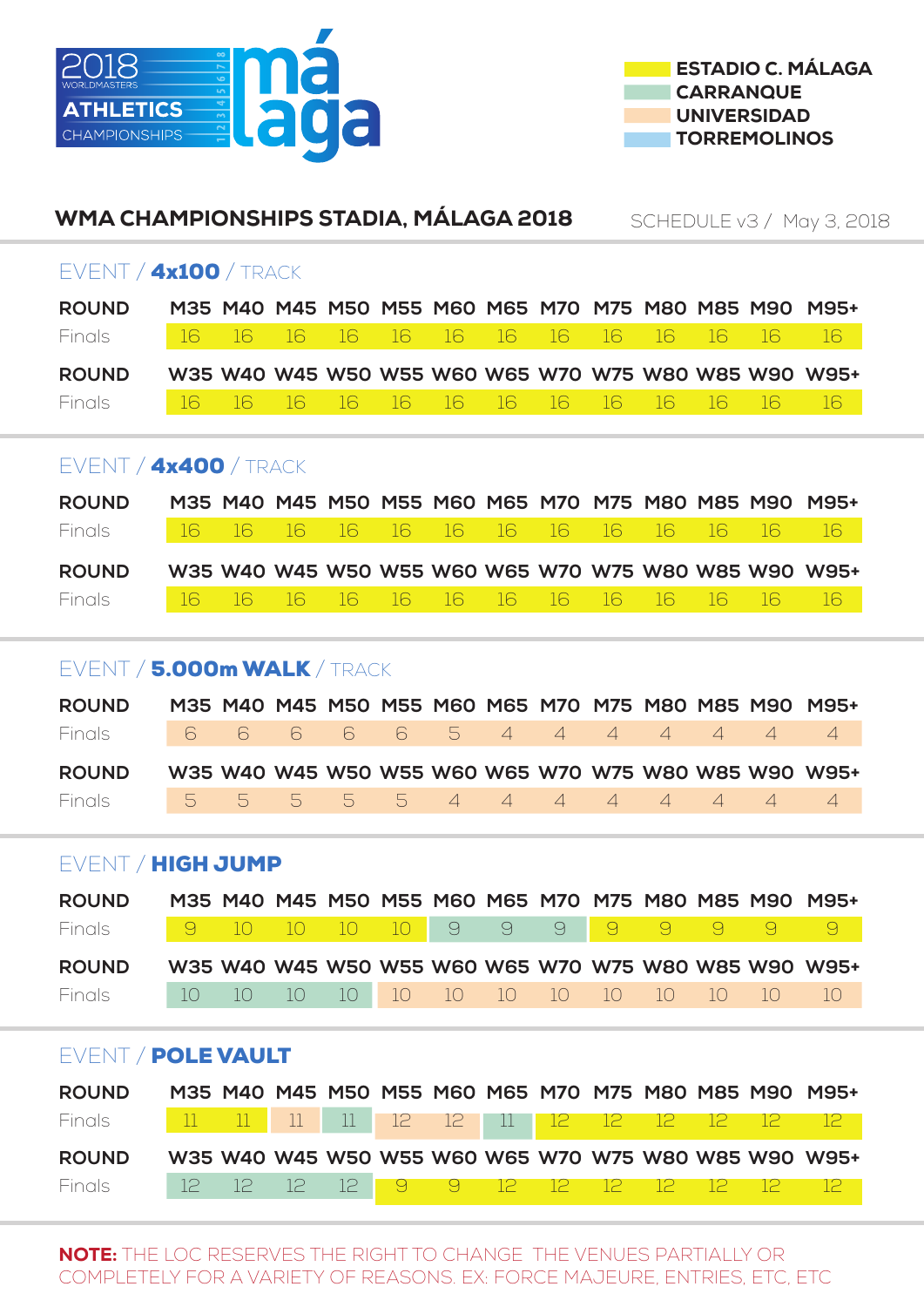



# EVENT / LONG JUMP **ROUND M35 M40 M45 M50 M55 M60 M65 M70 M75 M80 M85 M90 M95+** Finals 10 9 9 9 9 10 10 10 10 11 11 11 11 **ROUND W35 W40 W45 W50 W55 W60 W65 W70 W75 W80 W85 W90 W95+** Finals 9 9 9 11 11 11 11 11 11 11 11 11 11 EVENT / TRIPLE JUMP **ROUND M35 M40 M45 M50 M55 M60 M65 M70 M75 M80 M85 M90 M95+** Finals 15 15 15 15 15 15 15 12 12 12 12 12 12 **ROUND W35 W40 W45 W50 W55 W60 W65 W70 W75 W80 W85 W90 W95+** Finals 12 12 12 12 12 12 12 12 12 12 12 12 EVENT / SHOT PUT **ROUND M35 M40 M45 M50 M55 M60 M65 M70 M75 M80 M85 M90 M95+** Finals 6 6 6 6 6 6 5 4 4 4 4 4 4 4 4 **ROUND W35 W40 W45 W50 W55 W60 W65 W70 W75 W80 W85 W90 W95+** Finals 5 5 5 5 5 5 5 5 4 4 4 4 4 EVENT / DISCUS **ROUND M35 M40 M45 M50 M55 M60 M65 M70 M75 M80 M85 M90 M95+** Finals <mark>9999999977777777</mark> **ROUND W35 W40 W45 W50 W55 W60 W65 W70 W75 W80 W85 W90 W95+** Finals 10 10 10 10 10 10 9 9 9 9 9 9 9 EVENT / JAVELIN WMA CHAMPIONSHIPS STADIA, MÁLAGA 2018 SCHEDULE v3 / May 3, 2018

| <b>ROUND</b> |  |  |  |  |  |  | M35 M40 M45 M50 M55 M60 M65 M70 M75 M80 M85 M90 M95+ |
|--------------|--|--|--|--|--|--|------------------------------------------------------|
| Finals       |  |  |  |  |  |  | 11 11 11 12 12 12 12 12 10 10 10 10 10               |
| <b>ROUND</b> |  |  |  |  |  |  | W35 W40 W45 W50 W55 W60 W65 W70 W75 W80 W85 W90 W95+ |
| Finals       |  |  |  |  |  |  | 11 11 11 11 11 11 10 10 10 10 10 10 10               |

NOTE: THE LOC RESERVES THE RIGHT TO CHANGE THE VENUES PARTIALLY OR COMPLETELY FOR A VARIETY OF REASONS. EX: FORCE MAJEURE, ENTRIES, ETC, ETC,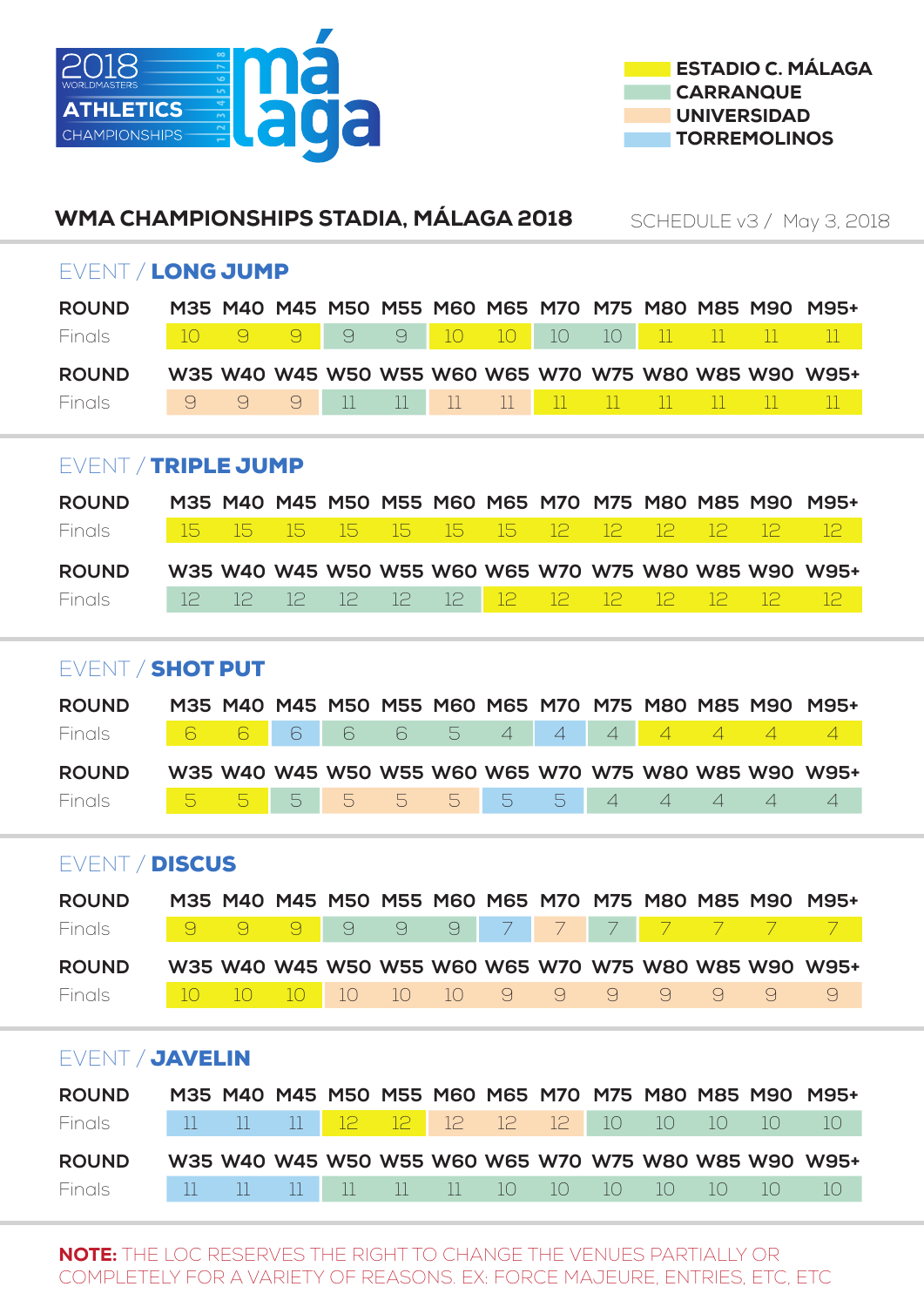



# EVENT / HAMMER **ROUND M35 M40 M45 M50 M55 M60 M65 M70 M75 M80 M85 M90 M95+** Finals 4 4 4 4 4 4 4 4 6 6 6 6 6 **ROUND W35 W40 W45 W50 W55 W60 W65 W70 W75 W80 W85 W90 W95+** Finals 6 6 6 4 6 6 6 6 5 5 5 5 5 EVENT / WEIGHT THROW **ROUND M35 M40 M45 M50 M55 M60 M65 M70 M75 M80 M85 M90 M95+** Finals 11 11 11 11 11 11 11 11 11 10 10 10 10 **ROUND W35 W40 W45 W50 W55 W60 W65 W70 W75 W80 W85 W90 W95+** Finals 11 11 11 11 11 11 11 11 11 11 11 11 11 EVENT / DECATHLON/HEPTATHLON WMA CHAMPIONSHIPS STADIA, MÁLAGA 2018 SCHEDULE v3 / May 3, 2018

| <b>ROUND</b> |  |  |  |  |  |  | M35 M40 M45 M50 M55 M60 M65 M70 M75 M80 M85 M90 M95+ |
|--------------|--|--|--|--|--|--|------------------------------------------------------|
| Finals       |  |  |  |  |  |  | 4/5 4/5 4/5 4/5 6/7 6/7 6/7 6/7 6/7 4/5 4/5 4/5 4/5  |
|              |  |  |  |  |  |  |                                                      |
| <b>ROUND</b> |  |  |  |  |  |  | W35 W40 W45 W50 W55 W60 W65 W70 W75 W80 W85 W90 W95+ |

# EVENT / PENTATHLON THROWS

| <b>ROUND</b> |  |  |  |  |  |  | M35 M40 M45 M50 M55 M60 M65 M70 M75 M80 M85 M90 M95+ |
|--------------|--|--|--|--|--|--|------------------------------------------------------|
| Finals       |  |  |  |  |  |  | 14 14 14 13 14 13 14 15 15 12 12 12 12               |
|              |  |  |  |  |  |  |                                                      |
| <b>ROUND</b> |  |  |  |  |  |  | W35 W40 W45 W50 W55 W60 W65 W70 W75 W80 W85 W90 W95+ |

# EVENT / 10km / ROAD

| <b>ROUND</b> |  |  |  |  |  |                         | M35 M40 M45 M50 M55 M60 M65 M70 M75 M80 M85 M90 M95+ |
|--------------|--|--|--|--|--|-------------------------|------------------------------------------------------|
| Finals -     |  |  |  |  |  |                         |                                                      |
| <b>ROUND</b> |  |  |  |  |  |                         | W35 W40 W45 W50 W55 W60 W65 W70 W75 W80 W85 W90 W95+ |
|              |  |  |  |  |  | <u>l 99999999999999</u> |                                                      |

NOTE: THE LOC RESERVES THE RIGHT TO CHANGE THE VENUES PARTIALLY OR COMPLETELY FOR A VARIETY OF REASONS. EX: FORCE MAJEURE, ENTRIES, ETC, ETC